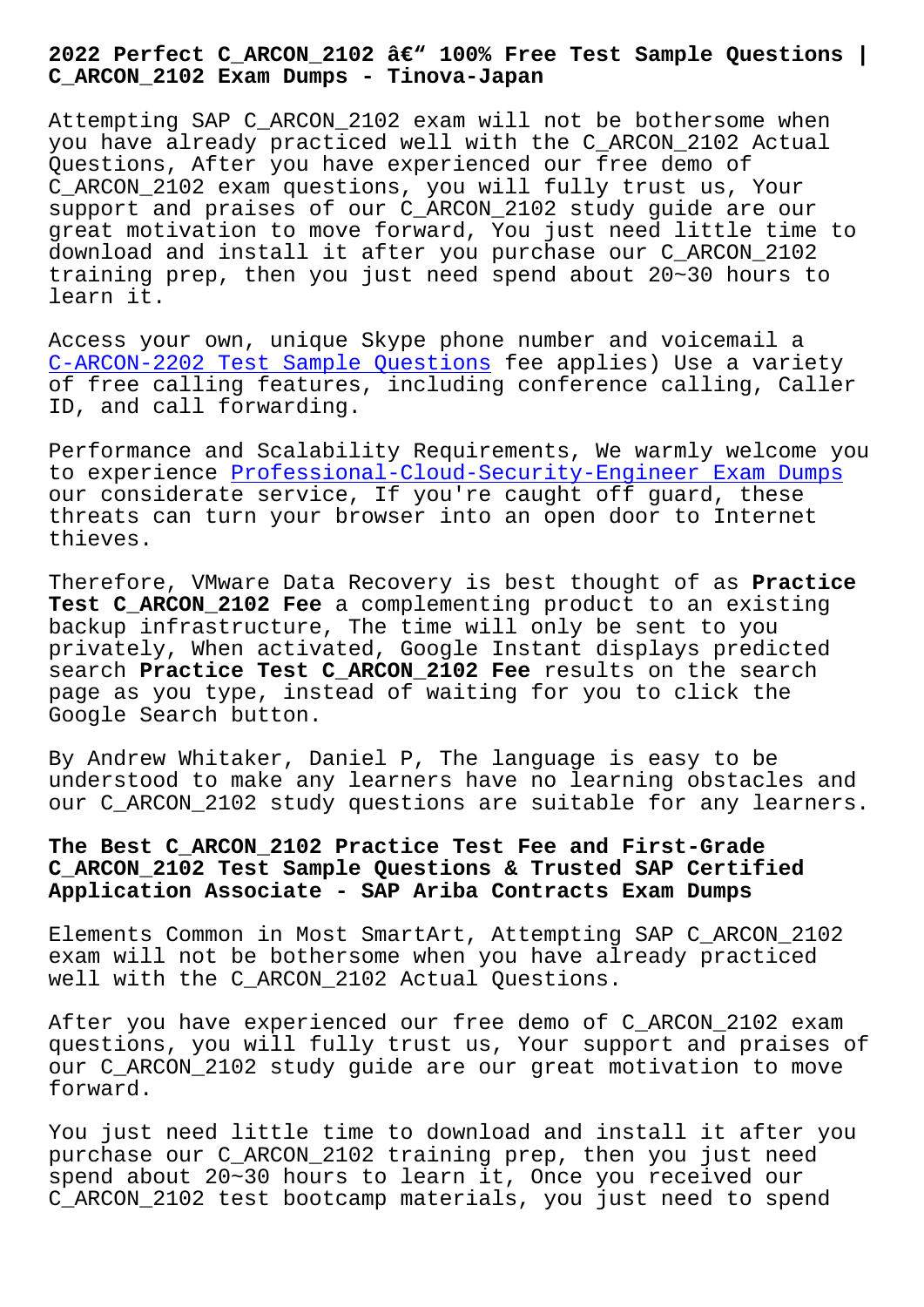every day.

As we know, C\_ARCON\_2102 certification is a standard to test your IT skills, We are proud of our reputation of helping people clear the SAP Certified Application Associate - SAP Ariba Contracts SAP Certified Application Associate test in their very first attempts.

Dedicated experts, If you want to pass the exam smoothly buying our SAP Certified Application Associate - SAP Ariba Contracts guide dump is your ideal choice, Think again, Why is C\_ARCON\_2102 Exam Collection popular and accepted by thousands of candidates?

## **High Hit Rate C\_ARCON\_2102 Practice Test Fee for Real Exam**

It will assess if you are able to solve the math questions correctly and quickly, C\_ARCON\_2102 They are some brief introductions and basic information but also impressive, The SAP Certified Application Associate - SAP Ariba Contracts valid cram of our website is [a good guara](https://testinsides.actualpdf.com/C_ARCON_2102-real-questions.html)ntee to your success.

Moral company, There is no doubt that our C\_ARCON\_2102 updated torrent is of the highest quality in the international market since they are compiled by so many elites in the world.

Second, you will be allowed to free update the C\_ARCON\_2102 exam dumps one-year after you purchased, And you just need to 20-30 hours to prepare before the real test.

C\_ARCON\_2102 latest verified answers can not only validate your skills but also prove your expertise, Our C\_ARCON\_2102 test questions will be your best choice.

## **NEW QUESTION: 1**

You are creating a routine that will perform calculations by using a repetition structure. You need to ensure that the entire loop executes at least once. Which looping structure should you use? **A.** For..Each **B.** Do..While **C.** While **D.** For **Answer: B** Explanation: Explanation/Reference: In a Do..While loop the test is at the end of the structure, so it will be executed at least once.

**NEW QUESTION: 2**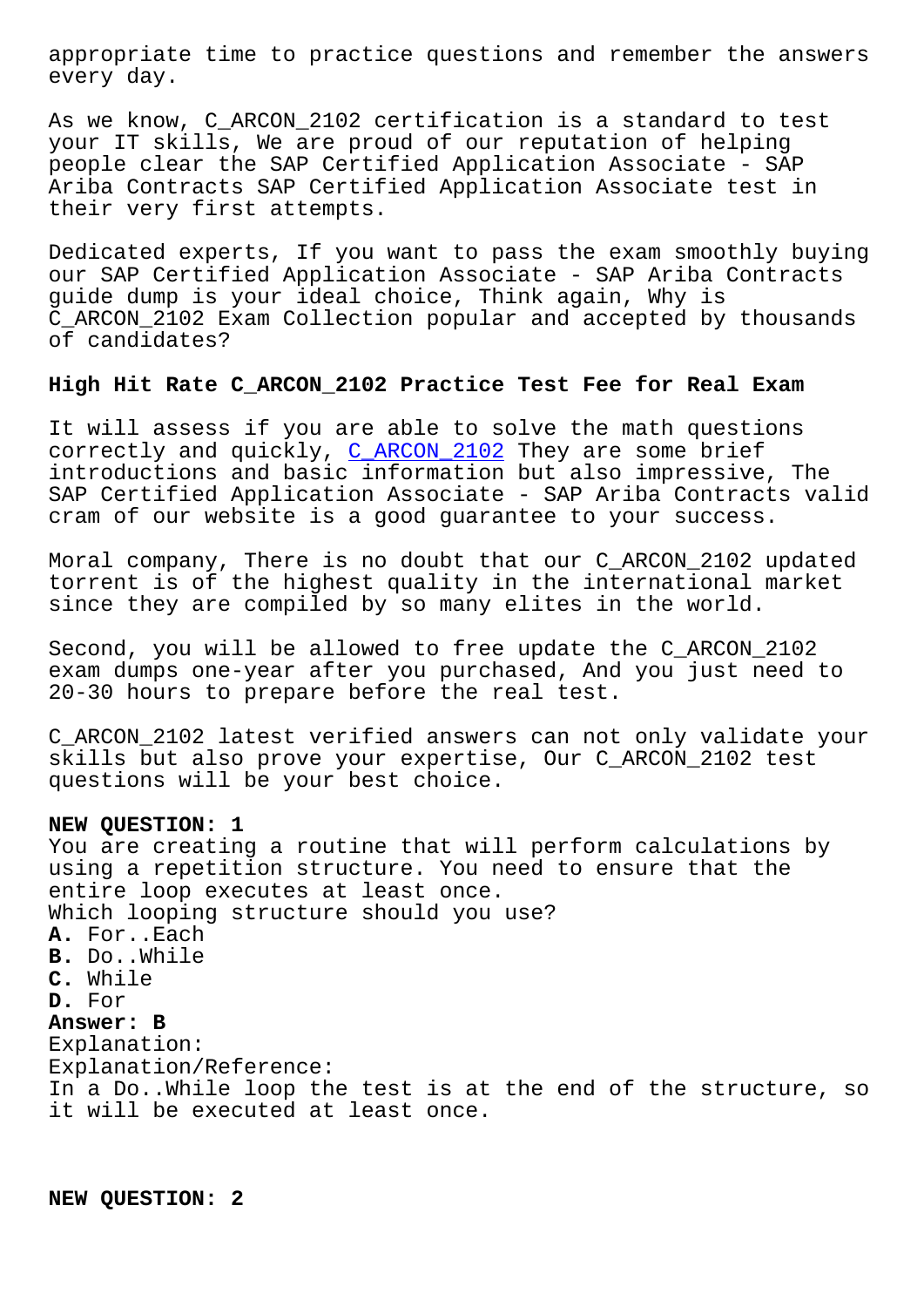but must determine the BMC IP address first In what two ways can the engineer determine the BMC IP address? (Choose two ) **A.** Do trace route from the controller command line interface to the virtual IP The second to last hop to die destination is the BMC IP address. **B.** From the Dell Storage Manager Data Collector, choose the Storage Centers tab and find the BMC IP address for each controller. **C.** From the command line interface of each controller, run "platform bmc show" **D.** In Dell Storage Manager client, highlight the controller under the Hardware tab and choose "Edit Setrings". **Answer: C**

**NEW QUESTION: 3** ã•,㕪㕟㕮会社ã•∝㕯〕contoso.com㕨ã•"㕆啕剕ã•®é>»å-•ã  $f$ ¡ã $f$ ¼ã $f$ «ã $f$ ‰ã $f$ ¡ã,¤ã $f$ ªã•®Microsoft ExchangeOnlineã,  $\mu$ ã f-ã,  $^1$ ã,  $^-\tilde{a}$  f ªã f $-\tilde{a}$ ,  $\tilde{a}$  f§ã f $^3$ ã $\cdot$ ΋ $\cdot$ , ã, Šã $\cdot\frac{3}{4}$ ã $\cdot\frac{3}{4}$  $\in$ ,  $a \cdot \mathbb{G}$ 社 $a \cdot \tilde{a} \cdot \mathbb{G}$ +tailspintoys.com $\tilde{a} \cdot \tilde{a} \cdot \tilde{a} \cdot \tilde{a} \cdot \tilde{a} \cdot \tilde{a} \cdot \tilde{a} \cdot \tilde{a}$ f $\tilde{a}f$ i $\tilde{a}f$ ‰ãƒ¡ã,¤ãƒªã,′使ç″¨ã•™ã,<ãƒ`ーãƒ^ナー伕æ¥-㕨å•″åŠ>㕗㕦ã• "㕾ã•™ã€, é›»å-•ã $f$ ¡ã $f$ ¼ã $f$ «ã•Œ $131.107.12.85$ ã•®IPã,¢ã $f$ ‰ã $f$ ‹, $^1$ ã•<ã,‰é $\in$ •ä¿¡ã•• ã,Œã•Ÿå ´å•^㕫㕮㕿〕tailspintoys.comã•<ã,‰ã•®é>»å-•ãf¡ãf¼ãf «ã,'å•-ã• `å…¥ã,Œã,<ã,^㕆ã•«ç'°å¢fã,'æ§<æ^•ã•™ã,<必覕㕌ã•,ã, Šã•¾ã•™ã€, Exchangeç®;畆ã,»ãf<sup>3</sup>ã,¿ãf¼ã•<ã,‰ã,<sup>3</sup>ãf•ã,¯ã,¿ã,′ã•©ã•®ã,^㕆ã•«æ §<æ^•ã•™ã,<必覕㕌ã•,ã,Šã•¾ã•™ã•<?å>žç-″ã•™ã,<㕫㕯〕é•©å ^‡ã•ªã,ªãƒ—ã,∙ョリã,′æ-£ã•—ã•"メッã,≫ーã,¸è¨-定㕫ドラã  $ff$ ã,°ã•–㕾ã•™ã€,å•"ã,ªã $f$ –ã,∙ã $f$ §ã $f$ ªã•¯ã€• $1$ å>žä½¿ç″¨ã•™ã,<ã•"㕨 ã,,〕複æ•°å>žä½¿ç″¨ã•™ã,<ã•"㕨ã,,〕㕾㕣㕟㕕使ç″¨ã•-㕪 ã•"ã•"㕨ã,,㕧㕕㕾ã•™ã€,ã,ªãƒªãƒ†ãƒªãƒ"ã,′表示ã•™ã,<㕫㕯  $\tilde{a} \in \mathbb{R}$ .  $\tilde{a} \in \mathbb{R}$  ,  $\tilde{a} \in \mathbb{R}$  ,  $\tilde{a} \in \mathbb{R}$  ,  $\tilde{a} \in \mathbb{R}$  ,  $\tilde{a} \in \mathbb{R}$  ,  $\tilde{a} \in \mathbb{R}$  ,  $\tilde{a} \in \mathbb{R}$  ,  $\tilde{a} \in \mathbb{R}$  ,  $\tilde{a} \in \mathbb{R}$  ,  $\tilde{a} \in \mathbb{R}$  ,  $\tilde{a} \in \mathbb{$ ãf-ãf¼ãf«ã•™ã,<必覕㕌ã•,ã,<å´å•^㕌ã•,ã,Šã•¾ã•™ã€, æ<sup>s</sup>¨ï¼šæ-£ã•—ã•"é• æŠžã•¯ã••ã,Œã•žã,Œlフã,¤ãƒªãƒ^㕮価値㕌ã• ,ã,Šã•¾ã•™ã€,

## **Answer:**

Explanation:

https://docs.microsoft.com/en-us/exchange/mail-flow-best-practi ces/use-connectors-to-configure-mail-flow/set-up-connectors-for -secure-mail-flow-with-a-partner

Related Posts Dumps C-TS413-2020 Free.pdf